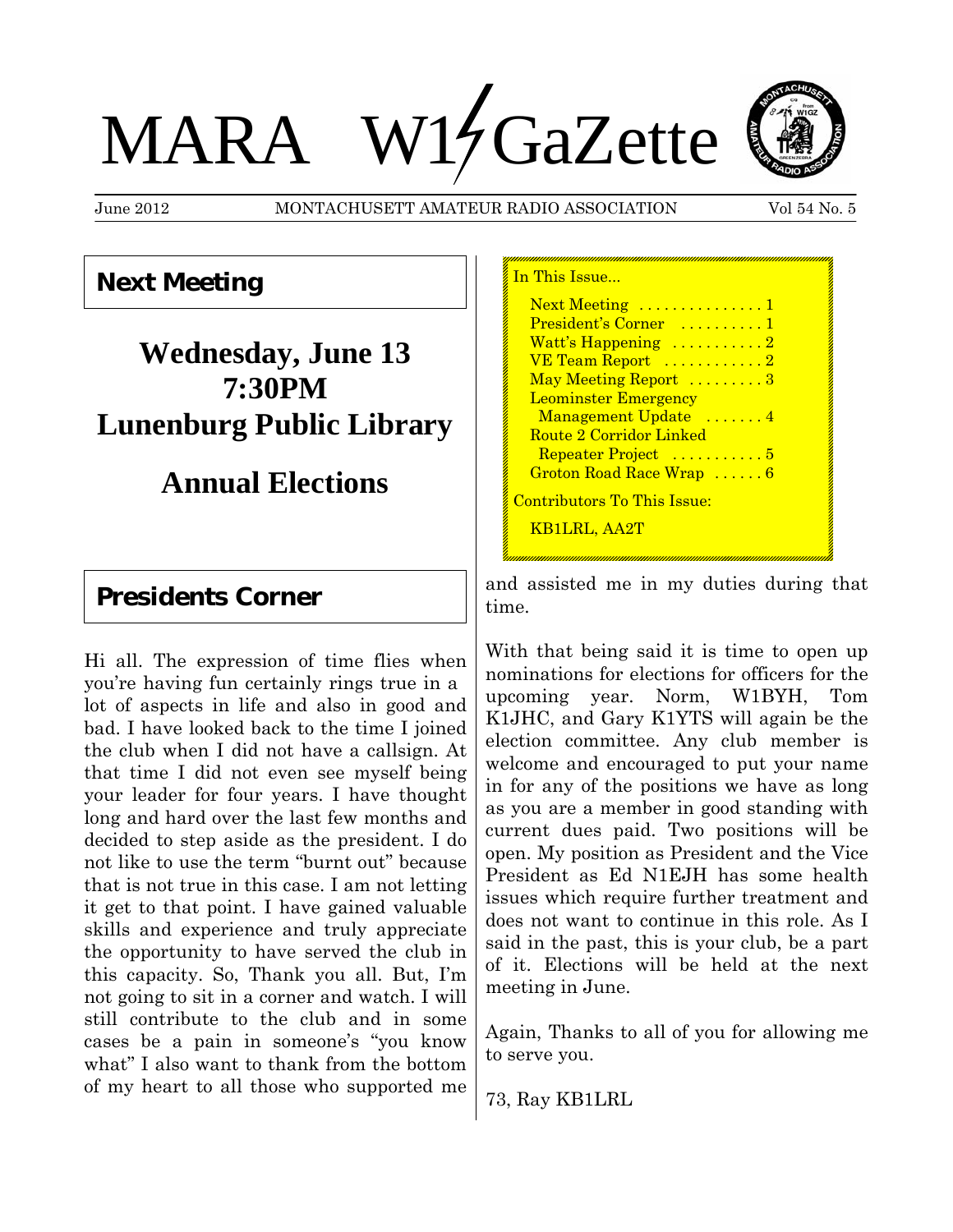## **Watt's Happening**

#### **Sundays, 0800 local 5330.5** (ch 1) USB Western Mass Emergency 60M Net Alternate frequencies are 5346.5 (ch 2), 5366.5 (ch 3), 5371.5 (ch 4), and 5403.5 (ch 5).

#### **Sundays, 0830 local 3937**

Western Mass Emergency Net. Alternate frequency is 3942 in case of QRN, QRM, or frequency in-use. Also a good idea to scan up and down 10kHz if you cannot find the net.

**Sundays, 0900 local 145.45-** Montachusett Emergency Net

**Mondays, 2000 local 147.525 simplex** Worcester Emergency Simplex Net

**Tuesdays, 1930 local 145.37-** Templeton Emergency Net

**Wednesdays, 2100 local 28.341** Harvard Repeater Club 10 meter sideband net "Activity Night"

**Nightly, 2100 local 146.97-** Central Mass Traffic Net

**First Monday, 1900 local 3943, 7245** RACES Net

**First Wednesday, 2000 local 3915** K1ARC Red Cross Net http://www.qsl.net/k1arc/

**Saturday 16 June, Brookline NH** New England Antique Radio Club

**Sunday 17 June, Cambridge MA** Flea at MIT; 3rd Sunday April-October

**24-26 August, Boxborough MA** ARRL New England Convention

For more events, see the New England Area Ham - Electronic Flea Market list at http://web.mit.edu/w1gsl/Public/ne-fleas

## **VE Team Report**

The Volunteer Exam Team has conducted three license exam sessions thus far in 2012 with the largest session in several years taking place in May. A total of seven candidates have been served at these sessions.

Four new Technician Class licenses, two General Class licenses, and one Extra Class license have been earned.

Volunteer Examiners Tom K1JHC, Gary K1YTS, Paul KD1YH, John KK1X, Don N1HVA, Gordon N1MGO, and Ralph KD1SM have made these sessions possible.

The Volunteer Exam Team schedules sessions for the fourth Wednesday of every month at the Lunenburg Senior Center, 25 Memorial Drive, Lunenburg MA.

The June session is scheduled for Wednesday, June 27. All levels of examination are available. Candidates should preregister with Paul KD1YH at 978.597.6535 or phupham@verizon.net.If no candidates have pre-registered by the Saturday prior to the scheduled session the session will be canceled.

## **Don't Forget:**

**Field Day - June 23 & 24**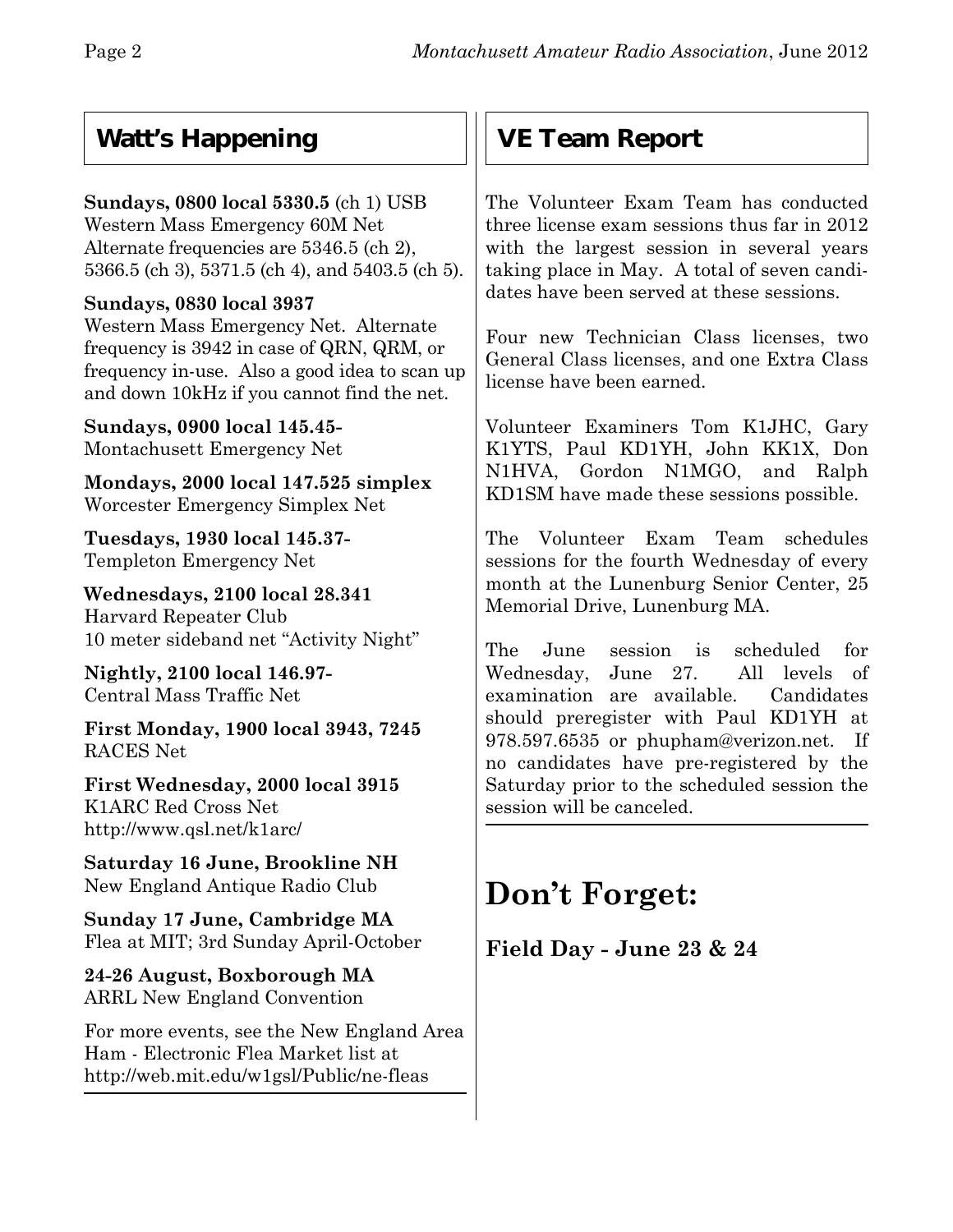## TheMARA W1/GaZette

is published by the Montachusett Amateur Radio Association just prior to the monthly meeting. The newsletter is distributed free to members and friends of Amateur Radio.

Contents copyright © 2012, MARA. Permission to use in other Amateur Radio publications with credit to MARA is hereby granted.

The deadline for materials to appear in the W1/GaZette is noon on the Sunday before the first Wednesday of the month.

#### **NEWSLETTER STAFF:**

| Editors:   | Ralph Swick KD1SM           |
|------------|-----------------------------|
|            | 978-582-7351 kd1sm@arrl.net |
| Webmaster: | Paul Upham KD1YH            |

#### **MEMBERSHIP INFORMATION:**

|                     | Club Secretary: Barry Fox W1HFN                   |                      |
|---------------------|---------------------------------------------------|----------------------|
| <b>Annual Dues:</b> | Regular<br>Family<br><b>Fixed income</b>          | \$25<br>\$30<br>\$15 |
| Meetings:           | 2nd Wednesday, 7:30pm<br><b>September to June</b> |                      |

Mailing address: MARA PO Box 95 Leominster, MA 01453 Web site: http://www.w1gz.org/

#### **OFFICERS:**

| Ray Lajoie, KB1LRL<br>rplajoie@comcast.net        | President             |
|---------------------------------------------------|-----------------------|
| <b>Ed Hendershaw, N1EJH</b>                       | <b>Vice President</b> |
| Barry Fox, W1HFN<br>foxbw@comcast.net             | Secretary             |
| Gordon LaPoint, N1MGO<br>n1mgo@arrl.net           | <b>Treasurer</b>      |
| Charlie Cayen, KT1I<br>kt <sub>1</sub> i@arrl.net | Trustee               |
| MARA owns and operates the W1GZ repeater on       |                       |

145.45 (CTCSS 74.4) in Fitchburg.

## **May Meeting Report**

#### de Barry W1HFN

Minutes of the Montachusett Amateur Radio Association

#### 9 May 2012

The meeting was called to order at 7:30 by Ray KB1LRL. Those in attendance were: Ray KB1LRL, Paul KB1WUG, John KK1X, Al KB1TNN, Gary K1YTS, Tom K1JHC, Norm W1BYH, Walter K1CMF, Gordon N1MGO, Bob KB1JZU, Pete K1PLH, Paul KD1YH, our guest speakers Jerry AA2T and Charles Coggins "H2O" and our newest member, Nelson KB1WYD.

Treasurer's report: ending balance for the month of April is \$1343.18 and \$182.50 in the repeater fund.

Minutes of the previous meeting were approved as posted on the club newsletter.

Technical committee reports the computer failure for the IRLP system has been rectified (a little electronic pun there) , the PC power supply had died and has been replaced. The system is operational again.

We welcomed our newest member, Nelson, KB1WYD from Somerville. Welcome to the fascinating world of amateur radio and to the MARA.

Several club members reported going to NEARFEST and having a good time. The secretary gave a report on the "falling derrick" system of tower erection for the WRTC event in 2014 which was demonstrated at NEARFEST. There will be a test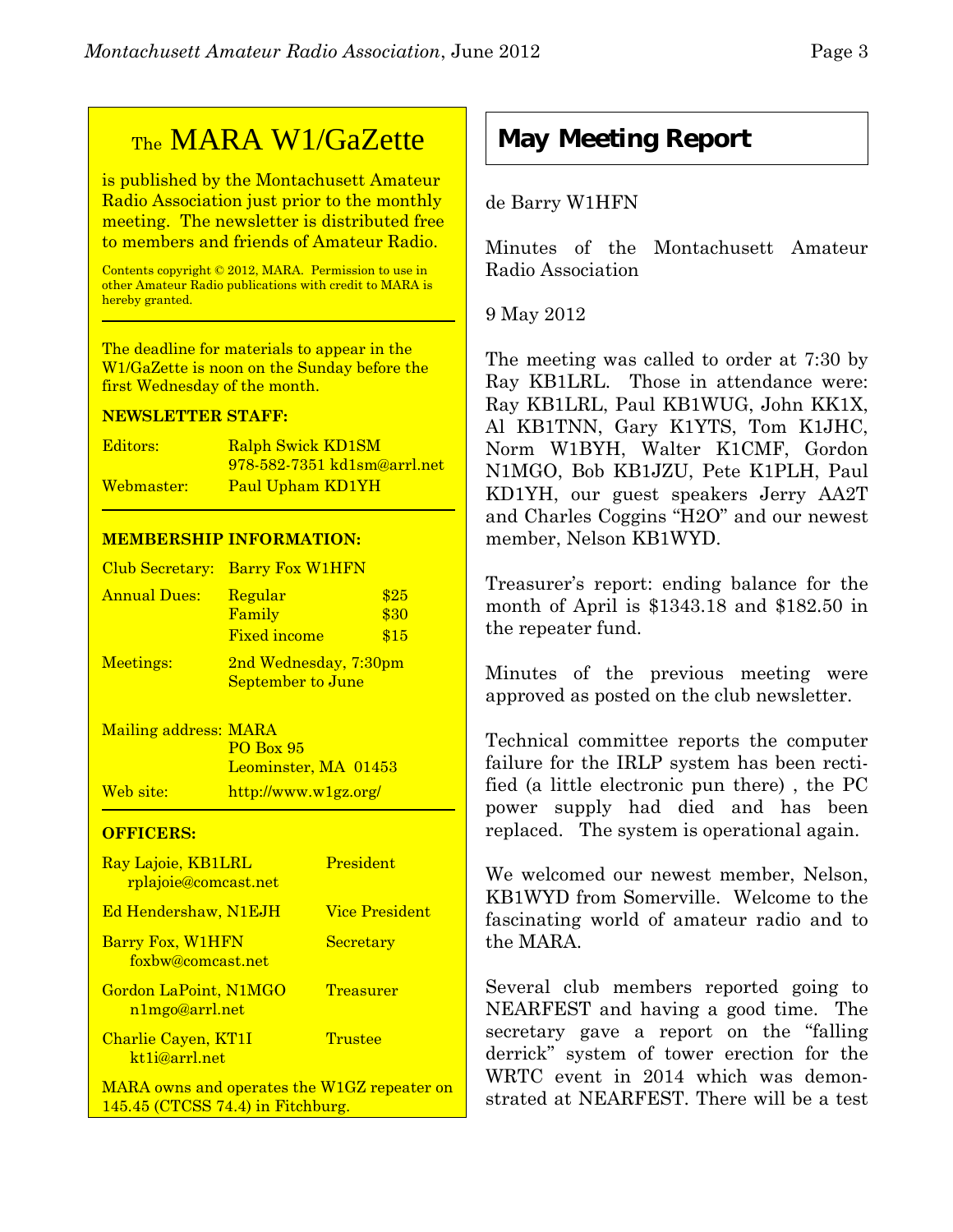station set up at Sholan Farms during the IARU contest in July. Tom K1JHC, is our club liaison with the WRTC committee for that site. If enough space is available, there may be two stations set up at Sholan Farms for the WRTC event.

We are all eagerly awaiting Boxborough in August and NEARFEST in Oct.

A nominating committee has been named to come up with a slate of candidates for the next year. The members are; Norm W1BYH, Tom K1JHC and Gary K1YTS. Due to health issues, Ed N1EJH, our Vice President, has declined to run again. Our President, Ray KB1LRL, has also decided to take a sabbatical.

After a ten minute break, our guest speaker, Charles Coggins head of Leominster Emergency Management gave a talk on what the team does and hopes to do in the future. Jerry AA2T presented the ham radio aspect of the team. They both stressed the fact that radio operators were needed and we were all welcome to participate.

A motion to adjourn was made at 8:52, seconded and carried.

Respectfully submitted,

Barry W1HFN Secretary MARA

## **Leominster Emergency Management Update**

#### de Jerry AA2T

As a follow up to the May meeting, I wanted to update the membership as to what has been happening. For one the facilities are still coming along. The training room and several offices are done that are across from the EOC since I believe MARA met there. There is a full kitchen now installed which has a partially finished dining area. The walls are up in the Cedar Street and there are plans for a small amphitheater for training as well as clean and dry storage rooms that are used for cots right now.

The membership is up to 90 people at this point and we have mainly expanded in the sheltering area. We still have EMS, Water Rescue, Rehab (Canteen), Comms and Admin groups. We are organized per NIMs. Charlie Coggins has been our supporter for years now ever since we provided communications for the Molly Bish incident. We have upgraded the station to a Icom 2820 (vhf/uhf) and for the Icom 706 we have an AL811H and tuner. We have an SCS Pactor 3 modem as well as setup for sound card modes. For antennas we have an off center fed dipole for 75M on the tower and an R6000. We are working on a major IT expansion at this time and we hope to follow that up with some ideas in terms of beefing up the Ham Radio side. On the other hand if there is a MARA member with antenna restrictions, being a member you can use the station we have.

There are new relaxed requirements for membership in Leominster OEM. Full time volunteers are expected to give 4 hours a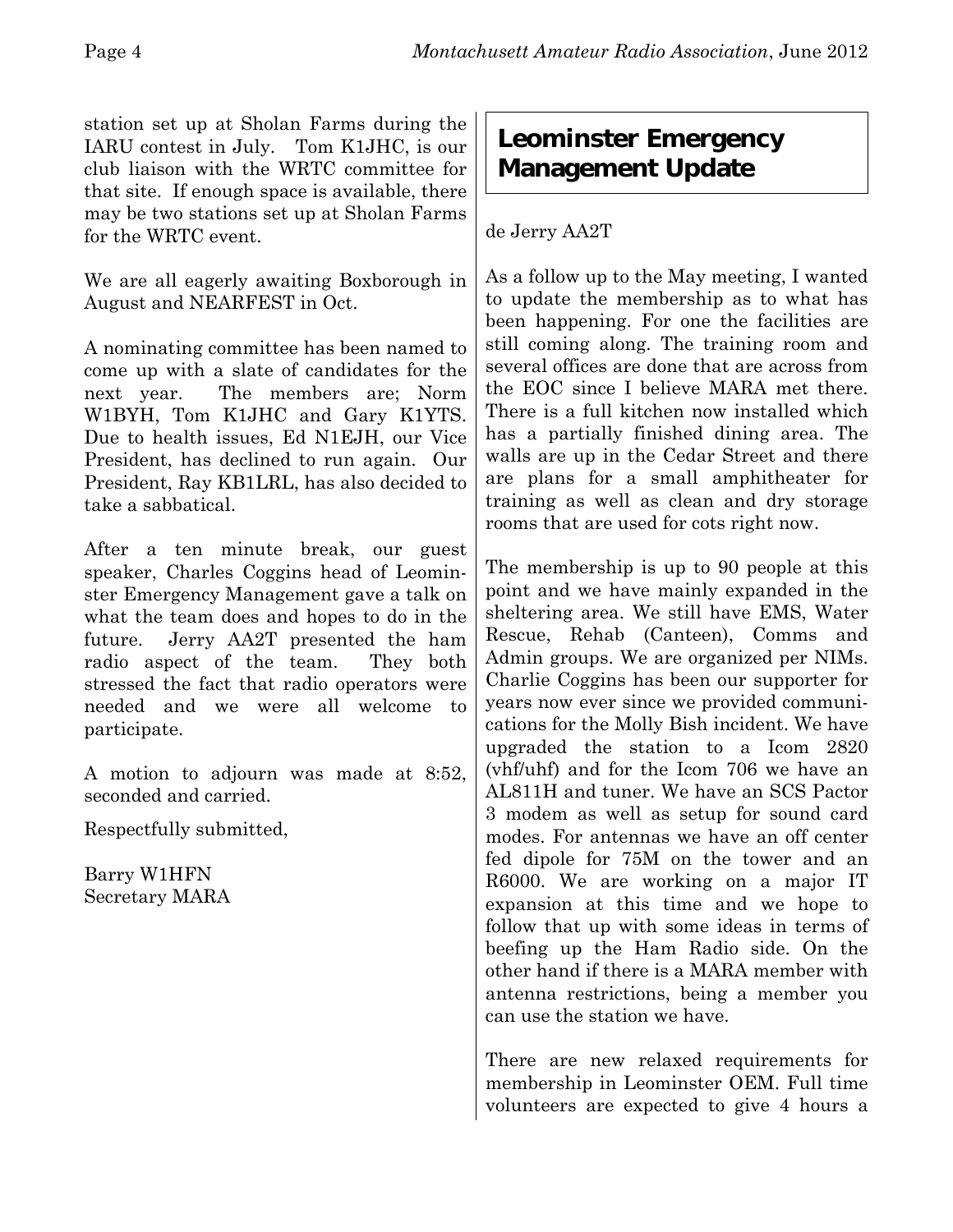month only and have to go in front of the city council. We have a new category of volunteer called an "on call" volunteer. These would fit most of the Ham Community however we would like to keep your contact info on file.

The Sheltering area is where we need the most help from the Ham Radio Community. We generally have Southeast school open for sheltering during major storms, followed by the other schools if need be. Most of the elderly housing does not have backup power so especially in winter, we maybe opening up several schools at one time. We can do an ARES callup however for on scene or at shelter posts now require a minimal CORI check done by Leominster OEM. We do the check internally, no external company is used. All records are locked on site and privacy is of utmost concern. So I recommend that MARA members contact us for either a full time or an "on-call" position to assist.

Glad to help with a tour and meeting with interested parties. Charlie is out on medical leave until May 21, however I will be glad to help as well.

Contact info:

Charlie Coggins CCoggins@Leominster-MA.gov 978-534-5780

Jerry Rogich aa2t@arrl.net 978-534-1867

Using the IRLP Link:

## **Route 2 Corridor Linked Repeater Project**

After many years of discussion, the "Route 2 Corridor Linked Repeater System" is now a reality. Thanks to the work of Gordon N1MGO, Paul KD1YH, Ray KB1LRL, Paul W1SEX, and others, the Fitchburg 145.45, Gardner 145.37, and Athol 147.39 repeaters are now linked via the Internet. The repeaters can be unlinked but will return automatically to the linked state after 10 minutes of idle time.

The Fitchburg node can also be accessed directly over Echolink.

Due to the additional delays imposed by the Internet link, participants in QSOs on different repeaters should leave a 2-second pause between carrier drop and key-up to allow the links to turn around. Also, a 1 to 2 second pause after key down may be necessary to avoid losing the first couple of syllables across the link.

The following instructions for the use of the IRLP and Echolink linking capability have been posted on the W1GZ Web site:

Notice!! no tail or beep, this a requirement.

Remember to pause, listen and pause again

To Connect:

- Listen to be sure the frequency is clear
- Key up W1GZ repeater, announce your id and that you are bringing up the link, e.g.;

"YOUR CALL connecting", then pause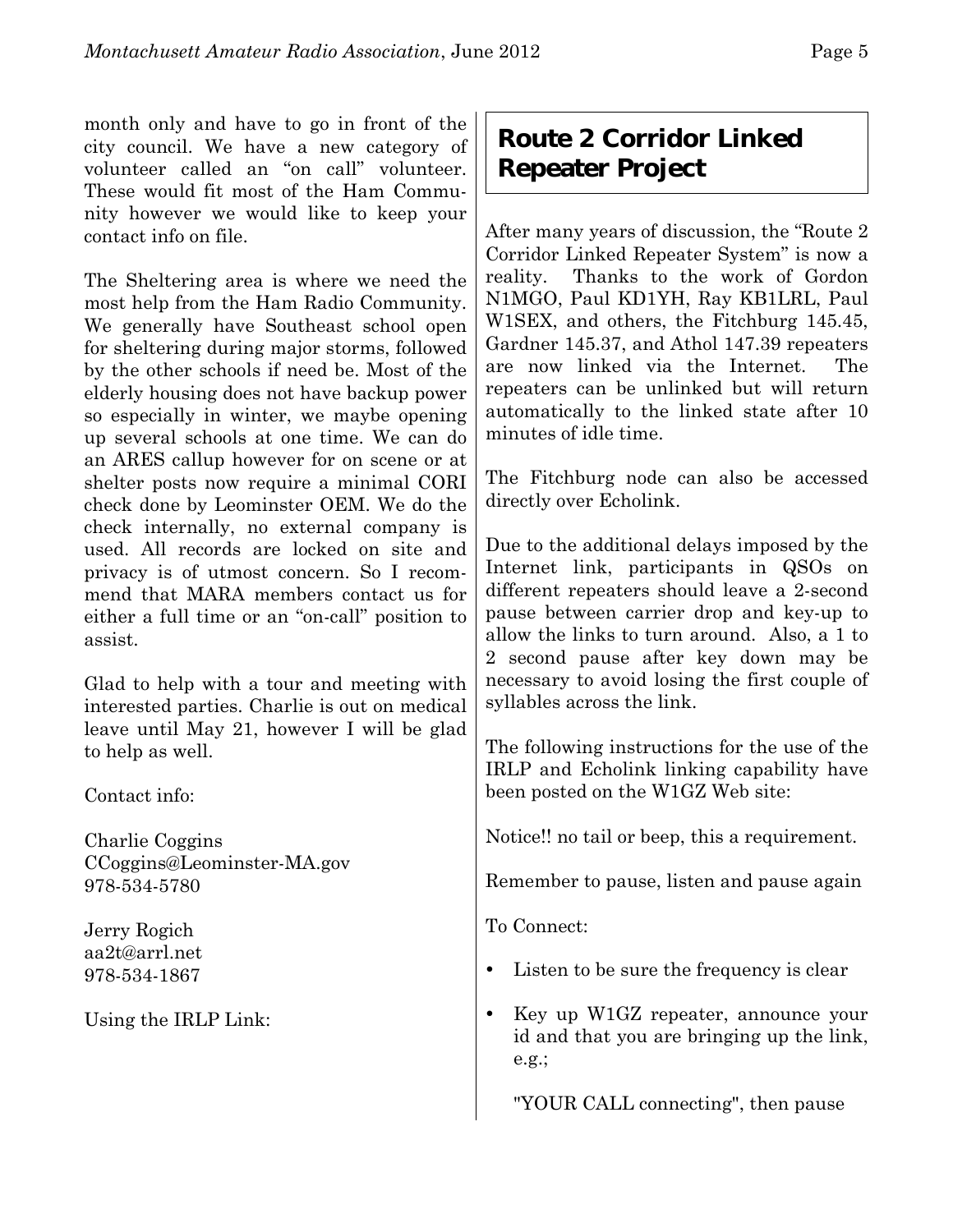- Enter C, 0,  $*(i.e., "C+ 0+ star"), un-key \cdot$ and wait for response
- Enter the requested node's four digit code, e.g.; 9123 connects to the New-Eng gateway
- Pause for 10 seconds, then announce your call; e.g.; "YOUR CALL listening"

To Disconnect:

Enter D,  $1, *$  (i.e., "D+  $1+$  star")

Notice!! no tail or beep, this a requirement

Hi,

I have finished the work on the IRLP node and installed ECHOLINK software, so our node is now a dual node. You can connect to the ECHOLINK side by using echolink software or nodes to connect to W1GZ-R (node number 688832).

The incoming ECHOLINK server will allow up to 8 simultaneous connections.

You can also use the repeater to connect out to echolink nodes the same way you would IRLP nodes.

USING DTMF tones:

Send "C0\*" unkey, wait for the announcement

If IRLP node:

• Send the 4 digit node number

If ECHOLINK node:

Send # plus the node number

To end the call send "73" or "D1\*" to bring the link down and return the repeater to normal.

Have fun!

## **Groton Road Race Wrap**

MARA members Rick AB1PM, Tom K1JHC, Gary K1YTS, Nancy KB1KEF, Ray KB1LRL, Chris KB1WKI, Ralph KD1SM, John KK1X, and Tim KQ1Y joined 35 other Amateur Radio operators on Sunday April 29 for the Groton Road Race.

This annual event is sponsored by the Squannacook River Runners and draws more than a thousand runners to Groton.

Amateur Radio plays a vital communications role as public safety officials from many different agencies converge on Groton with their own independent and non-interoperable radio systems. Although the Middlesex County Sheriff's communications command post has also been on-site the past several years, the first line of communication around the course is via Amateur Radio.

In addition to the two dozen critical points around the 5k and 10 courses radio operators also shadow key race officials to keep them in contact with each other and with events on the course. A parking detail in the first two hours of the day helps guide race participants and spectators to the off-site parking locations and the shuttle buses back to the event site.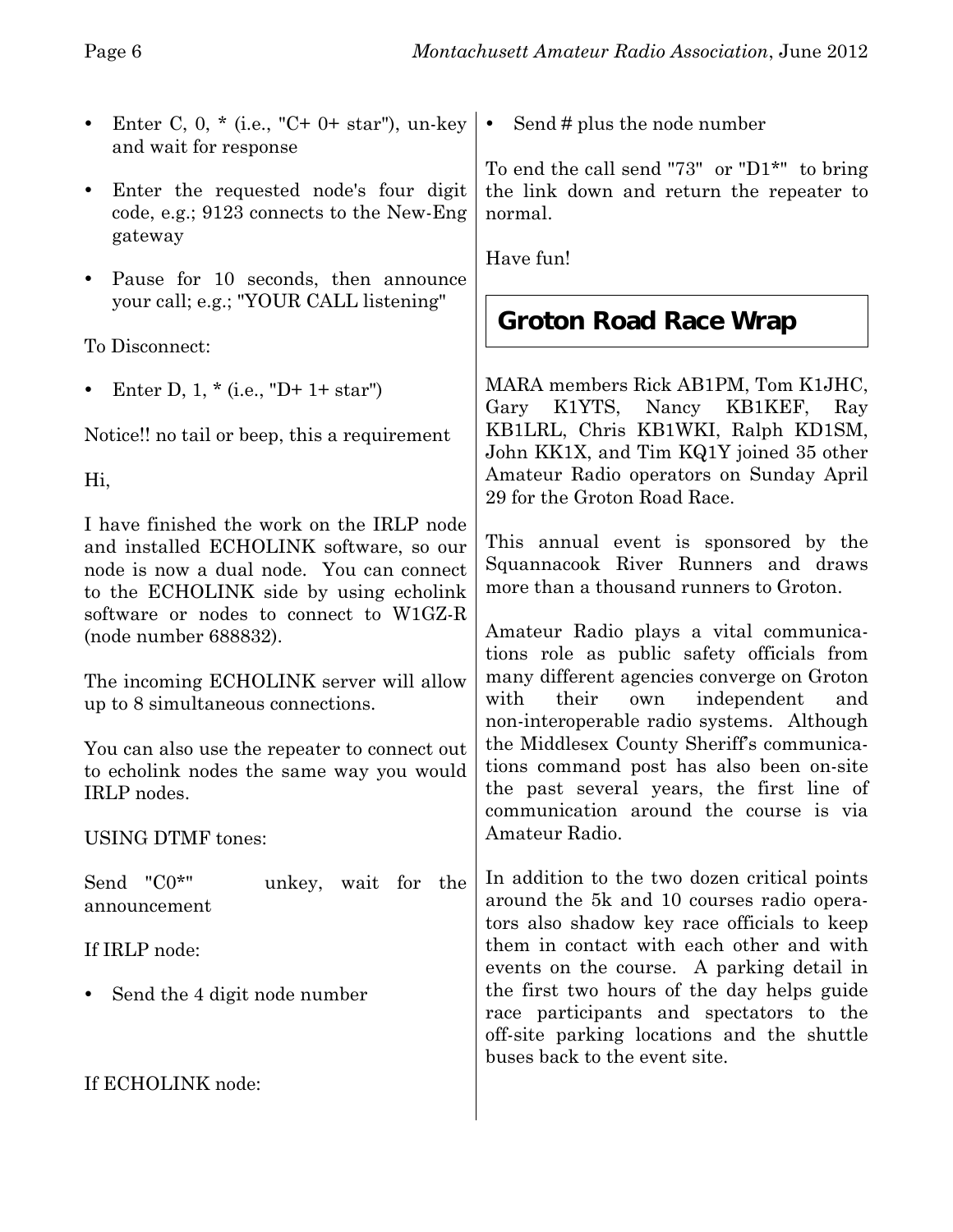

above and below: Tim KQ1Y tracked the last runners in both the 5k and 10k races.







above: Stan KD1LE maintains one of the two the Net Control operating positions as the 10k runners pass Checkpoint 2 at Champney Street heading down Main Street in Groton.

It was crisp in the shade with a breeze.

KD1SM photos